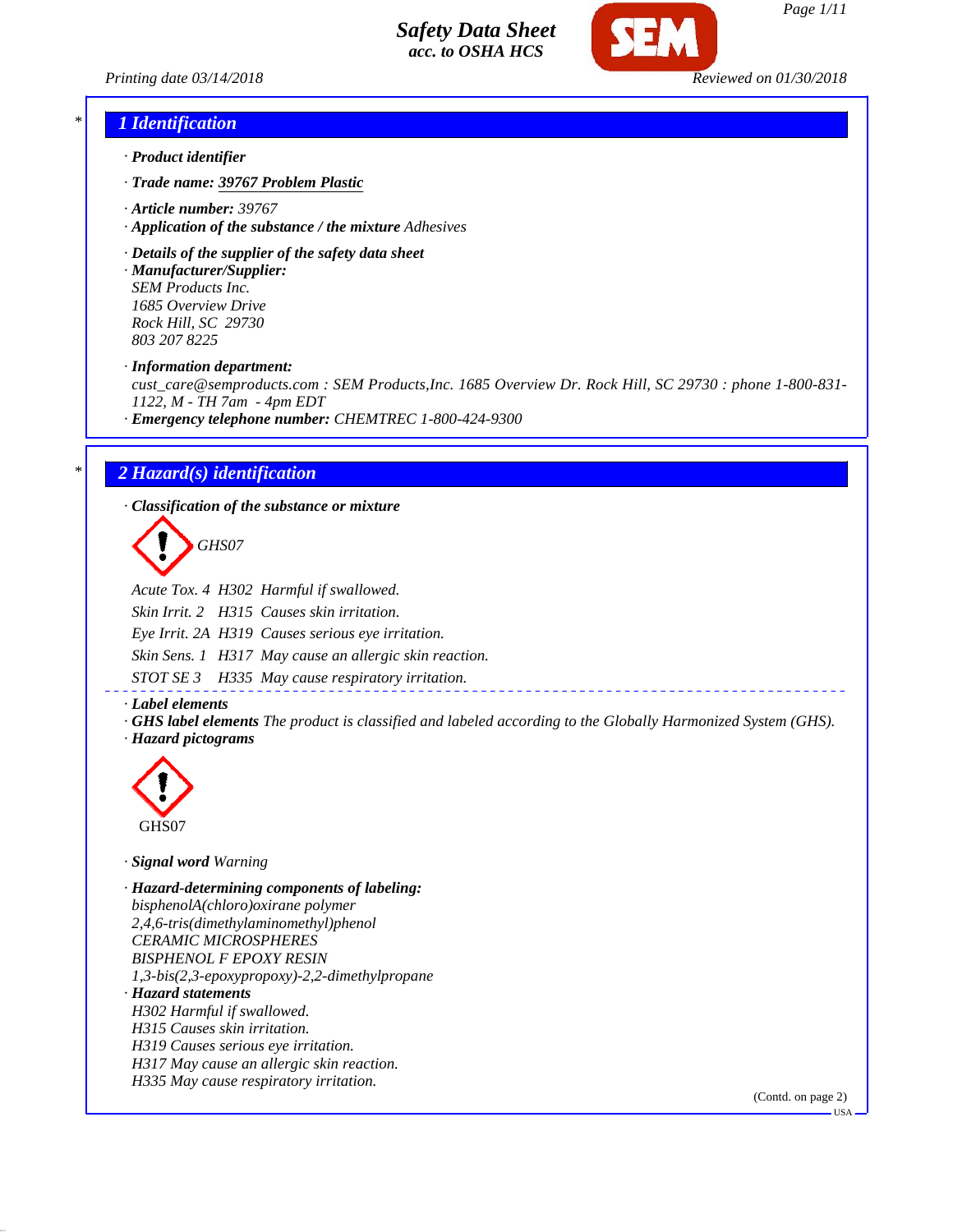

**SFM** 

*Trade name: 39767 Problem Plastic*

|                            | (Contd. of page 1)                                                                                            |
|----------------------------|---------------------------------------------------------------------------------------------------------------|
| · Precautionary statements |                                                                                                               |
| <i>P261</i>                | Avoid breathing dust/fume/gas/mist/vapors/spray                                                               |
| P <sub>264</sub>           | Wash thoroughly after handling.                                                                               |
| P <sub>270</sub>           | Do not eat, drink or smoke when using this product.                                                           |
| <i>P271</i>                | Use only outdoors or in a well-ventilated area.                                                               |
| P <sub>272</sub>           | Contaminated work clothing must not be allowed out of the workplace.                                          |
| P <sub>280</sub>           | Wear protective gloves / eye protection / face protection.                                                    |
| $P301 + P312$              | If swallowed: Call a poison center/doctor if you feel unwell.                                                 |
| <i>P330</i>                | Rinse mouth.                                                                                                  |
| $P302 + P352$              | If on skin: Wash with plenty of water.                                                                        |
| $P304 + P340$              | IF INHALED: Remove person to fresh air and keep comfortable for breathing.                                    |
|                            | P305+P351+P338 If in eyes: Rinse cautiously with water for several minutes. Remove contact lenses, if present |
|                            | and easy to do. Continue rinsing.                                                                             |
| $P362 + P364$              | Take off contaminated clothing and wash it before reuse.                                                      |
| $P333+P313$                | If skin irritation or rash occurs: Get medical advice/attention.                                              |
| <i>P321</i>                | Specific treatment (see on this label).                                                                       |
| $P337 + P313$              | If eye irritation persists: Get medical advice/attention.                                                     |
| P <sub>363</sub>           | Wash contaminated clothing before reuse.                                                                      |
| $P403 + P233$              | Store in a well-ventilated place. Keep container tightly closed.                                              |
| P <sub>405</sub>           | Store locked up.                                                                                              |
| <i>P501</i>                | Dispose of contents/container in accordance with local/regional/national/international<br>regulations.        |

*· Classification system:*

*· NFPA ratings (scale 0 - 4)*



*· HMIS-ratings (scale 0 - 4)*

 HEALTH FIRE  $\overline{REACTIVITY[0]}$  *Reactivity* = 0  $^{\star 2}$  *Health* =  $^{\star 2}$ 1 *Fire = 1*

*· Other hazards*

*· Results of PBT and vPvB assessment*

*· PBT: Not applicable.*

*· vPvB: Not applicable.*

### *\* 3 Composition/information on ingredients*

*· Chemical characterization: Mixtures*

*· Description:*

*Mixture: consisting of the following components. Weight percentages*

| $\cdot$ Dangerous components: |                                                               |                    |
|-------------------------------|---------------------------------------------------------------|--------------------|
|                               | 66402-68-4 CERAMIC MICROSPHERES                               | $13 - 30\%$        |
|                               | $25068 - 38 - 6$ bisphenolA(chloro) oxirane polymer           | $10 - 13\%$        |
|                               | 28064-14-4 BISPHENOL F EPOXY RESIN                            | $5 - 7\%$          |
|                               | 90-72-2 $\left[2,4,6\right]$ -tris(dimethylaminomethyl)phenol | $\geq 1.5 - 5\%$   |
|                               |                                                               | (Contd. on page 3) |
|                               |                                                               | <b>USA</b>         |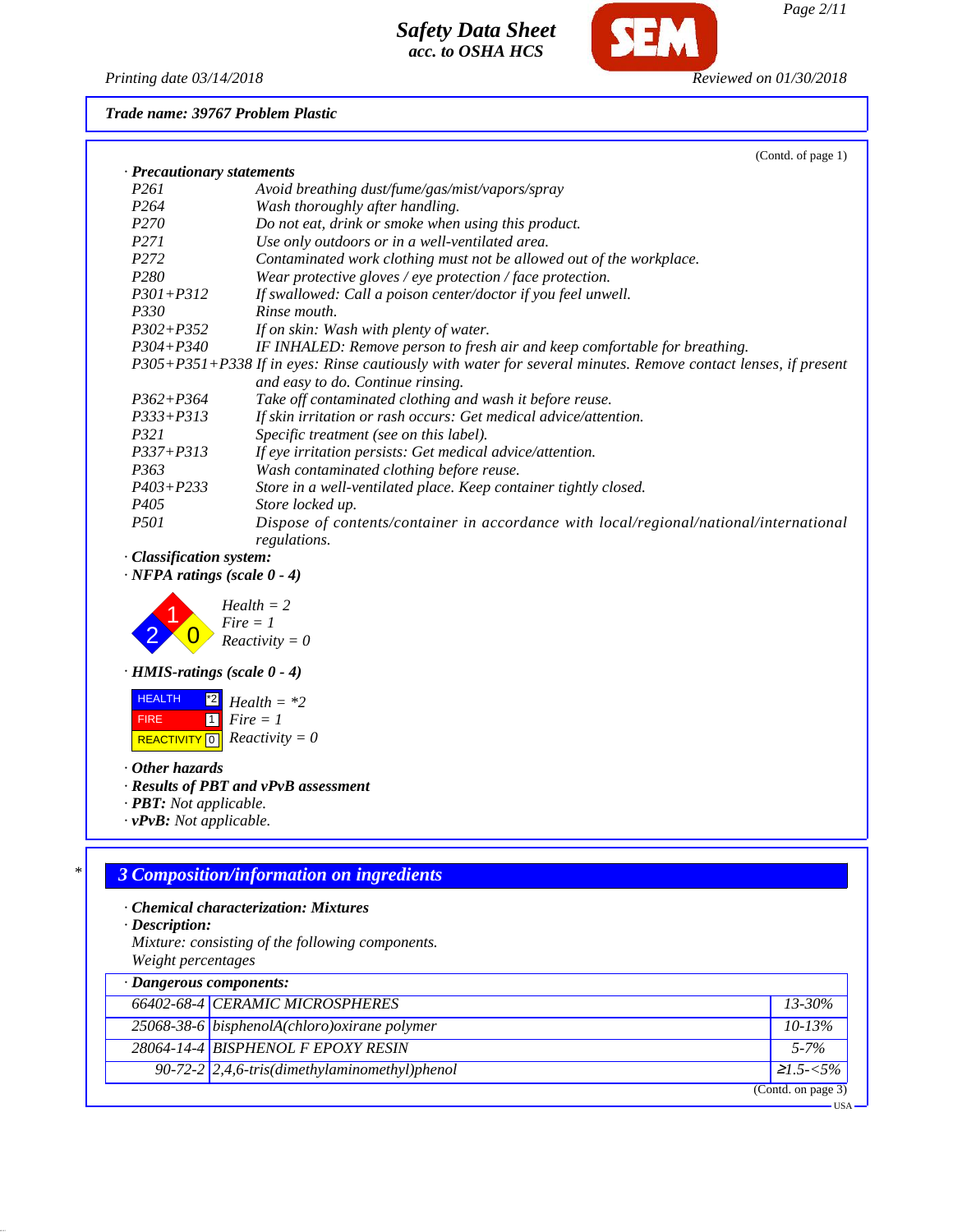

*Trade name: 39767 Problem Plastic*

|                                                            | (Contd. of page 2) |
|------------------------------------------------------------|--------------------|
| $68909 - 14 - 8$ Modified diglycidal ether                 | $1 - 1.5\%$        |
| $84-74-2$ dibutyl phthalate                                | $\geq 0.1$ -≤1%    |
| 17557-23-2 $1,3-bis(2,3-epoxypropoxy)-2,2-dimethylpropane$ | $\geq 0.1 < 1\%$   |

### *\* 4 First-aid measures*

*· Description of first aid measures*

*· General information:*

*Symptoms of poisoning may even occur after several hours; therefore medical observation for at least 48 hours after the accident.*

*· After inhalation:*

- *Supply fresh air and to be sure call for a doctor.*
- *In case of unconsciousness place patient stably in side position for transportation.*
- *· After skin contact: Immediately wash with water and soap and rinse thoroughly.*
- *· After eye contact:*

*Rinse opened eye for several minutes under running water. If symptoms persist, consult a doctor.*

- *· After swallowing: Immediately call a doctor.*
- *· Information for doctor:*
- *· Most important symptoms and effects, both acute and delayed No further relevant information available.*
- *· Indication of any immediate medical attention and special treatment needed*
- *No further relevant information available.*

#### *\* 5 Fire-fighting measures*

- *· Extinguishing media*
- *· Suitable extinguishing agents: Use fire fighting measures that suit the environment.*
- *· Special hazards arising from the substance or mixture No further relevant information available.*
- *· Advice for firefighters*
- *· Protective equipment: No special measures required.*

### *\* 6 Accidental release measures*

- *· Personal precautions, protective equipment and emergency procedures Not required.*
- *· Environmental precautions: Do not allow to enter sewers/ surface or ground water.*
- *· Methods and material for containment and cleaning up: Absorb with liquid-binding material (sand, diatomite, acid binders, universal binders, sawdust).*
- *Ensure adequate ventilation.*
- *· Reference to other sections*
- *See Section 7 for information on safe handling.*
- *See Section 8 for information on personal protection equipment.*
- *See Section 13 for disposal information.*
- *· Protective Action Criteria for Chemicals*

| $-$ PAC-1: |                                                                |                         |
|------------|----------------------------------------------------------------|-------------------------|
|            | $25068 - 38 - 6$ bisphenolA(chloro) oxirane polymer            | $90 \frac{mg}{m^3}$     |
|            | 28064-14-4 BISPHENOL F EPOXY RESIN                             | $30 \frac{mg}{m^3}$     |
|            | 90-72-2 $\left  2,4,6\right $ -tris(dimethylaminomethyl)phenol | $6.5$ mg/m <sup>3</sup> |
|            | $\overline{13463}$ -67-7 titanium dioxide                      | $30 \frac{mg}{m^3}$     |
|            |                                                                | (Contd. on page $4$ )   |
|            |                                                                | ·USA                    |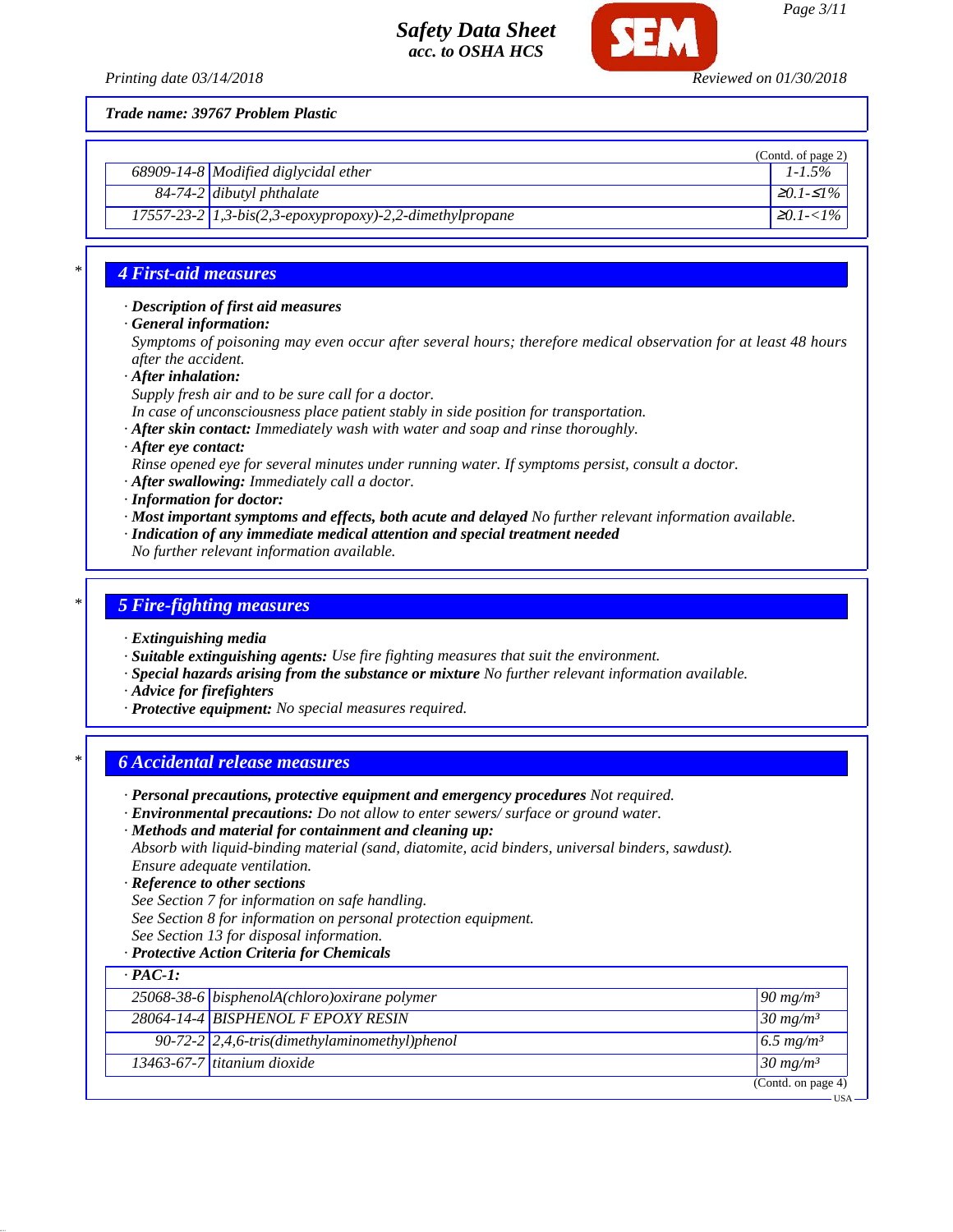

*Printing date 03/14/2018 Reviewed on 01/30/2018*

*Trade name: 39767 Problem Plastic*

|                |                                                                | (Contd. of page 3)           |
|----------------|----------------------------------------------------------------|------------------------------|
|                | $84-74-2$ dibutyl phthalate                                    | $15$ mg/m <sup>3</sup>       |
|                | 280-57-9 triethylenediamine                                    | $5.1$ mg/m <sup>3</sup>      |
|                | 919-30-2 3-aminopropyltriethoxysilane                          | $1.9$ mg/m <sup>3</sup>      |
|                | 2530-83-8 [3-(2,3-epoxypropoxy)propyl]trimethoxysilane         | 9.3 $mg/m^3$                 |
|                | 67762-90-7 FUMED SILICA                                        | $120$ mg/m <sup>3</sup>      |
|                | $107-21-1$ ethanediol                                          | 30 ppm                       |
|                | 14808-60-7 Quartz (SiO2)                                       | $0.075$ mg/m <sup>3</sup>    |
|                | $64-17-5$ ethanol                                              | 1,800 ppm                    |
|                | $67-56-1$ methanol                                             | 530 ppm                      |
| $\cdot$ PAC-2: |                                                                |                              |
|                | 25068-38-6 bisphenolA(chloro) oxirane polymer                  | 990 mg/ $m^3$                |
|                | 28064-14-4 BISPHENOL F EPOXY RESIN                             | 330 mg/m <sup>3</sup>        |
|                | 90-72-2 2,4,6-tris(dimethylaminomethyl)phenol                  | $72$ mg/m <sup>3</sup>       |
|                | 13463-67-7 titanium dioxide                                    | $330$ mg/m <sup>3</sup>      |
|                | 84-74-2 dibutyl phthalate                                      | $1,600$ mg/m <sup>3</sup>    |
|                | 280-57-9 triethylenediamine                                    | 56 $mg/m^3$                  |
|                | 919-30-2 3-aminopropyltriethoxysilane                          | $21$ mg/m <sup>3</sup>       |
|                | 2530-83-8 [3-(2,3-epoxypropoxy)propyl]trimethoxysilane         | $\frac{100 \text{ mg/m}^3}{$ |
|                | 67762-90-7 FUMED SILICA                                        | $1,300$ mg/m <sup>3</sup>    |
|                | $107-21-1$ ethanediol                                          | $150$ ppm                    |
|                | 14808-60-7 Quartz (SiO2)                                       | $33$ mg/m <sup>3</sup>       |
|                | $64-17-5$ ethanol                                              | 3300* ppm                    |
|                | $67-56-1$ methanol                                             | 2,100 ppm                    |
| $\cdot$ PAC-3: |                                                                |                              |
|                | 25068-38-6 bisphenolA(chloro) oxirane polymer                  | 5,900 $mg/m^3$               |
|                | 28064-14-4 BISPHENOL F EPOXY RESIN                             | $2,000 \frac{mg}{m^3}$       |
|                | 90-72-2 $\left  2,4,6\text{-}tris$ (dimethylaminomethyl)phenol | $\frac{430 \text{ mg}}{m^3}$ |
|                | 13463-67-7 titanium dioxide                                    | $2,000$ mg/m <sup>3</sup>    |
|                | 84-74-2 dibutyl phthalate                                      | $9300*mg/m^3$                |
|                | 280-57-9 triethylenediamine                                    | $\frac{340 \text{ mg}}{m^3}$ |
|                | 919-30-2 3-aminopropyltriethoxysilane                          | $\frac{350 \text{ mg}}{m^3}$ |
|                | 2530-83-8 [3-(2,3-epoxypropoxy)propyl]trimethoxysilane         | $230$ mg/m <sup>3</sup>      |
|                | 67762-90-7 FUMED SILICA                                        | 7,900 $mg/m^3$               |
|                | $107-21-1$ ethanediol                                          | $900$ ppm                    |
|                | 14808-60-7 Quartz (SiO2)                                       | $200$ mg/m <sup>3</sup>      |
|                | $64-17-5$ ethanol                                              | $15000*ppm$                  |
|                | $67-56-1$ methanol                                             | $7200*ppm$                   |
|                |                                                                |                              |

## *\* 7 Handling and storage*

*· Handling:*

*· Precautions for safe handling*

*No special measures required.*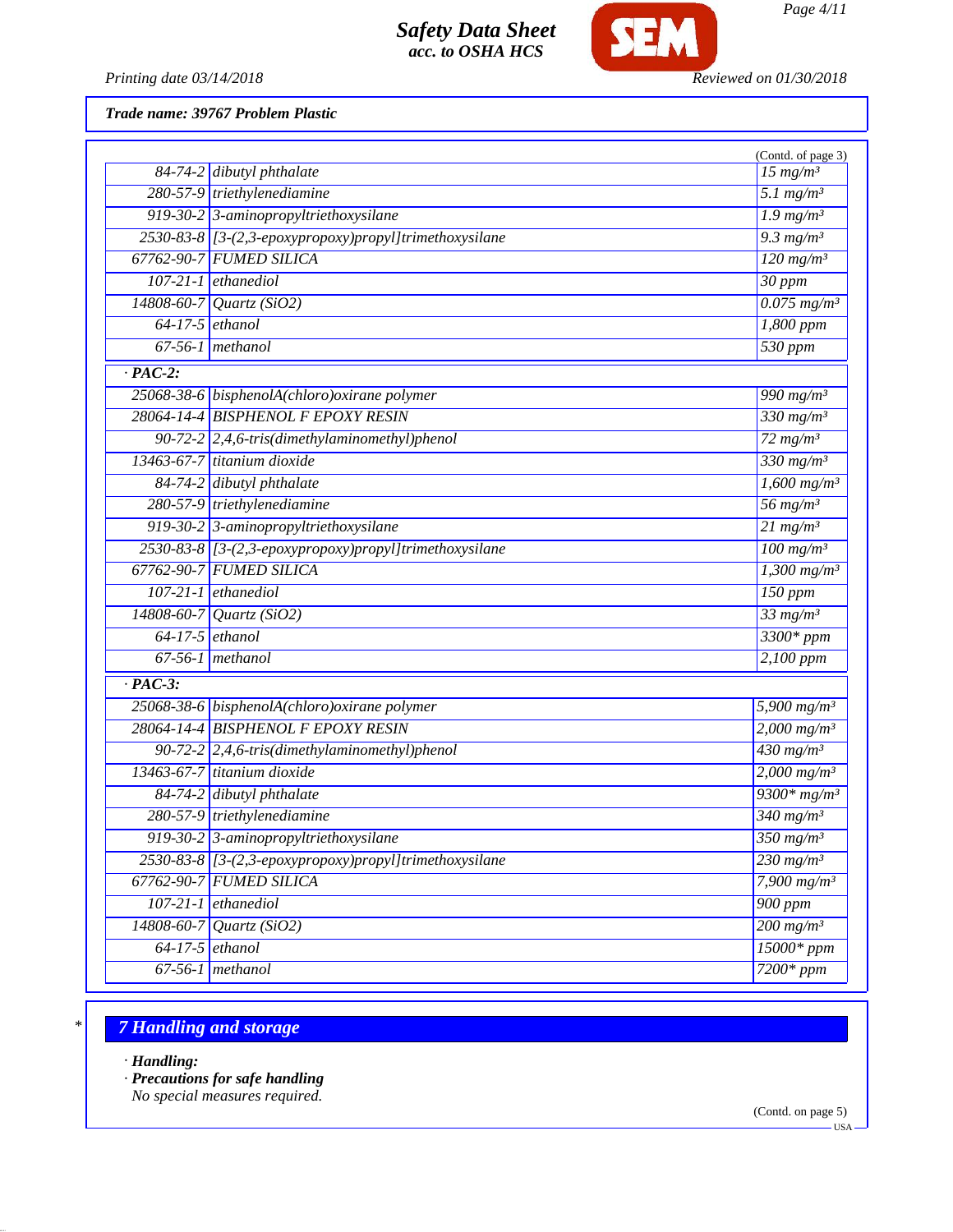*Printing date 03/14/2018 Reviewed on 01/30/2018*

(Contd. of page 4)

*Trade name: 39767 Problem Plastic*

*· Information about protection against explosions and fires: No special measures required.*

*· Conditions for safe storage, including any incompatibilities*

- *· Storage:*
- *· Requirements to be met by storerooms and receptacles: No special requirements.*
- *· Information about storage in one common storage facility: Not required.*
- *· Further information about storage conditions: Keep receptacle tightly sealed.*
- *· Specific end use(s) No further relevant information available.*
- *\* 8 Exposure controls/personal protection*
- *· Additional information about design of technical systems: No further data; see item 7.*
- *· Control parameters*
- *· Components with limit values that require monitoring at the workplace:*

*The following constituent is the only constituent of the product which has a PEL, TLV or other recommended exposure limit.*

*At this time, the other constituents have no known exposure limits.*

*84-74-2 dibutyl phthalate*

*PEL Long-term value: 5 mg/m³*

*REL Long-term value: 5 mg/m³*

*TLV Long-term value: 5 mg/m³*

*· Additional information: The lists that were valid during the creation were used as basis.*

#### *· Exposure controls*

- *· Personal protective equipment:*
- *· General protective and hygienic measures:*

*Keep away from foodstuffs, beverages and feed. Immediately remove all soiled and contaminated clothing. Wash hands before breaks and at the end of work. Avoid contact with the eyes and skin.*

*· Breathing equipment:*

*In case of brief exposure or low pollution use respiratory filter device. In case of intensive or longer exposure use respiratory protective device that is independent of circulating air.*

*· Protection of hands:*

*Due to missing tests no recommendation to the glove material can be given for the product/ the preparation/ the chemical mixture.*

*Selection of the glove material on consideration of the penetration times, rates of diffusion and the degradation*



*Protective gloves*

*The glove material has to be impermeable and resistant to the product/ the substance/ the preparation. · Material of gloves*

*The selection of the suitable gloves does not only depend on the material, but also on further marks of quality and varies from manufacturer to manufacturer. As the product is a preparation of several substances, the resistance of the glove material can not be calculated in advance and has therefore to be checked prior to the application.*

*· Penetration time of glove material*

*The exact break trough time has to be found out by the manufacturer of the protective gloves and has to be observed.*

(Contd. on page 6)

USA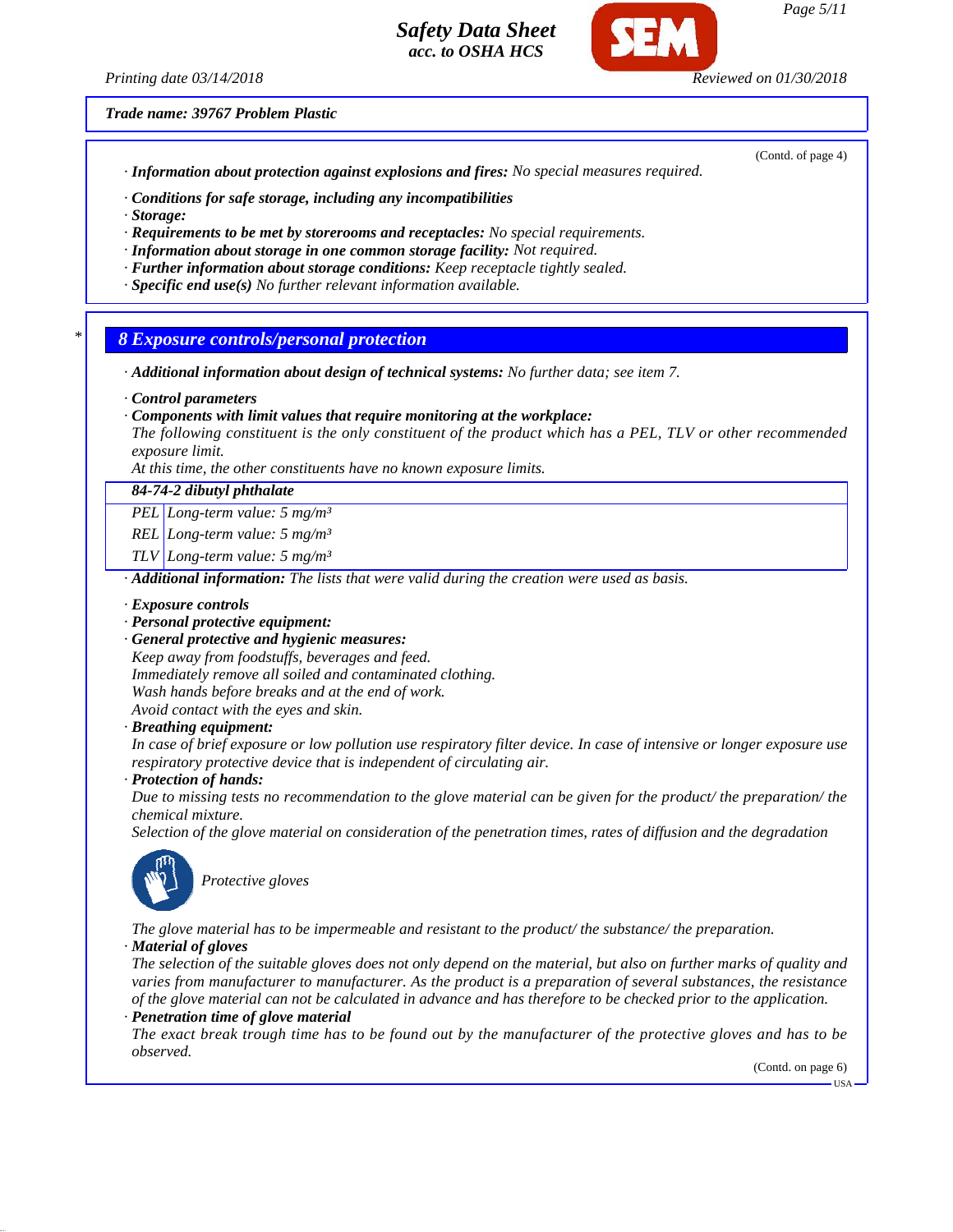

*Printing date 03/14/2018 Reviewed on 01/30/2018*

*Trade name: 39767 Problem Plastic*

*· Eye protection:*

(Contd. of page 5)



*\* 9 Physical and chemical properties · Information on basic physical and chemical properties · General Information · Appearance: Form: Liquid Color: According to product specification · Odor: Characteristic · Odor threshold: Not determined. · pH-value: Not determined. · Change in condition Melting point/Melting range: Undetermined. Boiling point/Boiling range: >260 °C · Flash point: 218 °C · Flammability (solid, gaseous): Not applicable. · Decomposition temperature: Not determined. · Auto igniting: Product is not selfigniting. · Danger of explosion: Product does not present an explosion hazard. In use, may form flammable/explosive vapour-air mixture. · Explosion limits: Lower: Not determined. Upper: Not determined. · Vapor pressure: Not determined. · Density at 20 °C: 1.6112 g/cm³ · Relative density Not determined. · Vapor density Not determined. · Evaporation rate Not determined. · Solubility in / Miscibility with Water: Not miscible or difficult to mix. · Partition coefficient (n-octanol/water): Not determined. · Viscosity: Dynamic: Not determined. Kinematic: Not determined. · Solvent content: Organic solvents: 0.0 % Water: 0.1 % VOC content: 0.00 %*

(Contd. on page 7) USA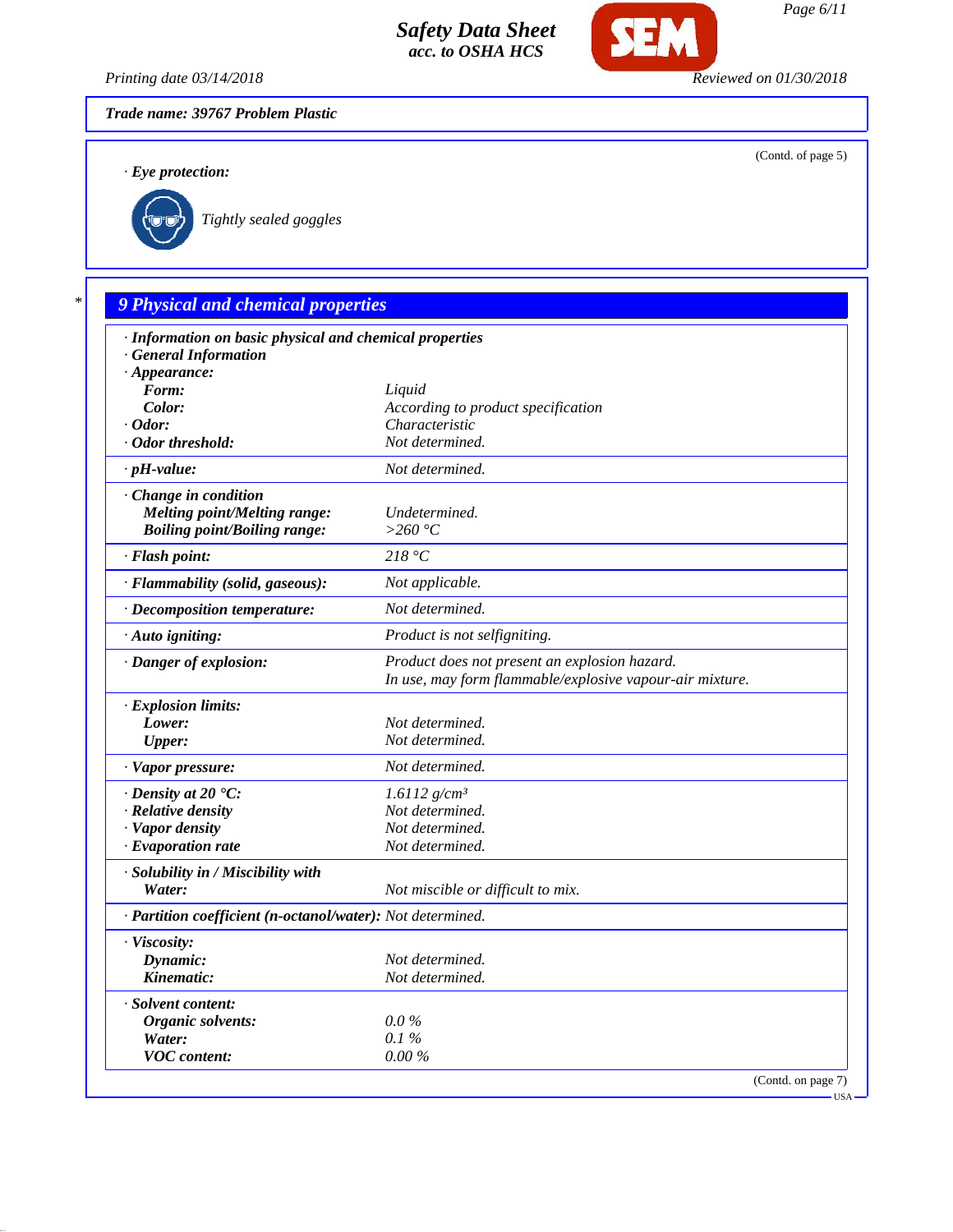

*Page 7/11*

(Contd. of page 6)

*Printing date 03/14/2018 Reviewed on 01/30/2018*

*Trade name: 39767 Problem Plastic*

*Solids content: 98.9 %*

*· Other information No further relevant information available.*

## *\* 10 Stability and reactivity*

*· Reactivity No further relevant information available.*

- *· Chemical stability*
- *· Thermal decomposition / conditions to be avoided: No decomposition if used according to specifications.*
- *· Possibility of hazardous reactions No dangerous reactions known.*
- *· Conditions to avoid No further relevant information available.*
- *· Incompatible materials: No further relevant information available.*
- *· Hazardous decomposition products: No dangerous decomposition products known.*

## *\* 11 Toxicological information*

*· Information on toxicological effects*

*· Acute toxicity:*

#### *· LD/LC50 values that are relevant for classification:*

*84-74-2 dibutyl phthalate*

*Oral LD50 8,000 mg/kg (rat)*

*Dermal LD50 20,000 mg/kg (rabbit)*

*· Primary irritant effect:*

*· on the skin: Irritant to skin and mucous membranes.*

*· on the eye: Irritating effect.*

*· Sensitization: Sensitization possible through skin contact.*

*· Additional toxicological information:*

*The product shows the following dangers according to internally approved calculation methods for preparations: Harmful*

*Irritant*

*· Carcinogenic categories*

| · IARC (International Agency for Research on Cancer)    |                                       |                  |
|---------------------------------------------------------|---------------------------------------|------------------|
|                                                         | 13463-67-7 titanium dioxide           | 2B               |
|                                                         | 14808-60-7 Quartz (SiO2)              |                  |
| $64-17-5$ ethanol                                       |                                       |                  |
|                                                         | · NTP (National Toxicology Program)   |                  |
|                                                         | $14808 - 60 - 7$ <i>Quartz</i> (SiO2) | $\boldsymbol{K}$ |
| · OSHA-Ca (Occupational Safety & Health Administration) |                                       |                  |
|                                                         | None of the ingredients is listed.    |                  |

## *\* 12 Ecological information*

*· Toxicity*

*· Aquatic toxicity: No further relevant information available.*

*· Persistence and degradability No further relevant information available.*

(Contd. on page 8)

 $-11S_A$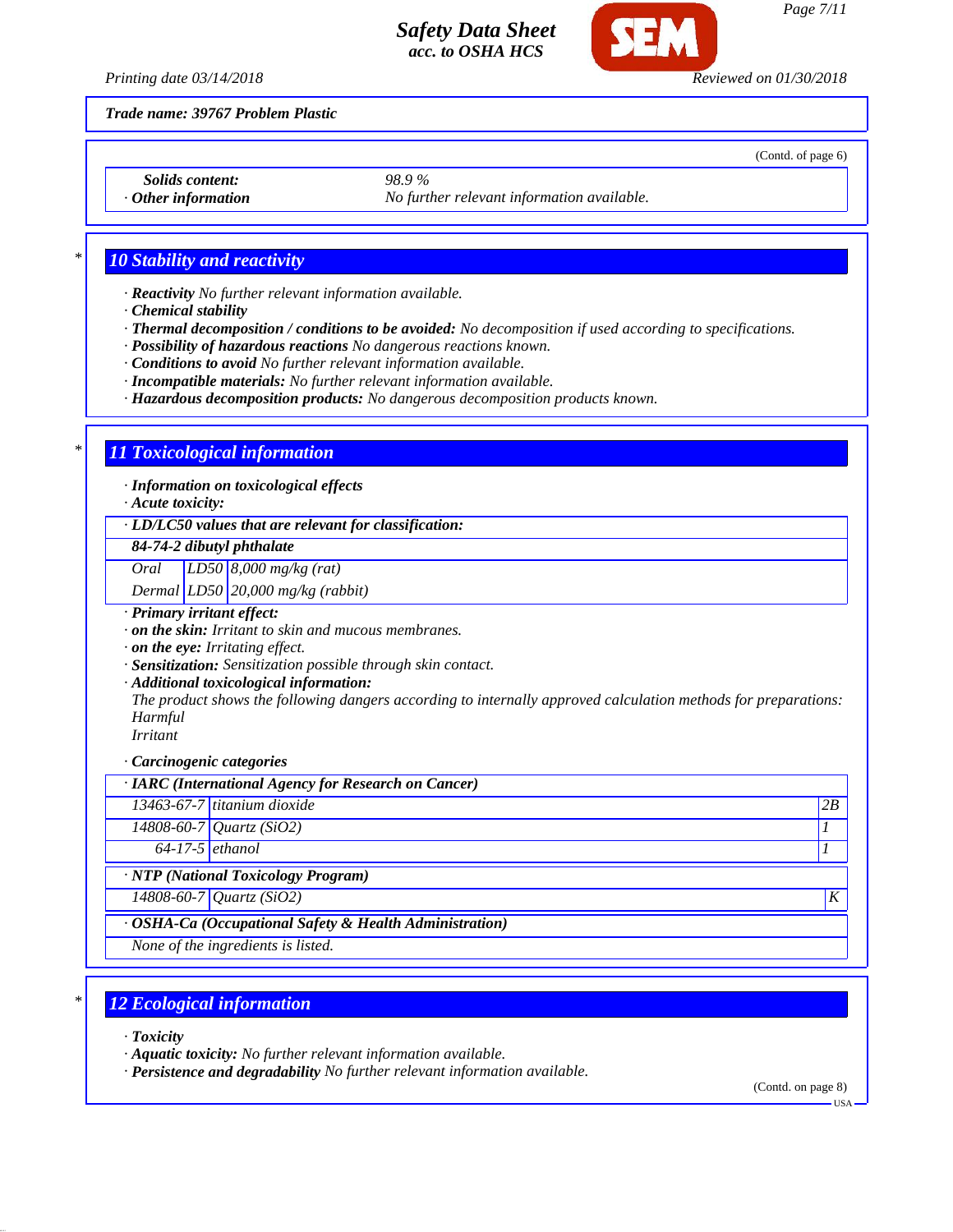*Printing date 03/14/2018 Reviewed on 01/30/2018*

*Trade name: 39767 Problem Plastic*



*· Mobility in soil No further relevant information available.*

*· Additional ecological information:*

*· General notes:*

*Water hazard class 1 (Self-assessment): slightly hazardous for water*

*Do not allow undiluted product or large quantities of it to reach ground water, water course or sewage system.*

*· Results of PBT and vPvB assessment*

*· PBT: Not applicable.*

*· vPvB: Not applicable.*

*· Other adverse effects No further relevant information available.*

#### *13 Disposal considerations*

*· Waste treatment methods*

#### *· Recommendation:*

*Must not be disposed of together with household garbage. Do not allow product to reach sewage system.*

*· Uncleaned packagings:*

*· Recommendation: Disposal must be made according to official regulations.*

# *14 Transport information · UN-Number · DOT, ADR, ADN, IMDG, IATA Void · UN proper shipping name · DOT, ADR, ADN, IMDG, IATA Void · Transport hazard class(es) · DOT, ADR, ADN, IMDG, IATA · Class Void · Packing group · DOT, ADR, IMDG, IATA Void · Environmental hazards: · Marine pollutant: No · Special precautions for user Not applicable. · Transport in bulk according to Annex II of MARPOL73/78 and the IBC Code Not applicable. · UN "Model Regulation": Void*

(Contd. on page 9)

USA

*Page 8/11*

(Contd. of page 7)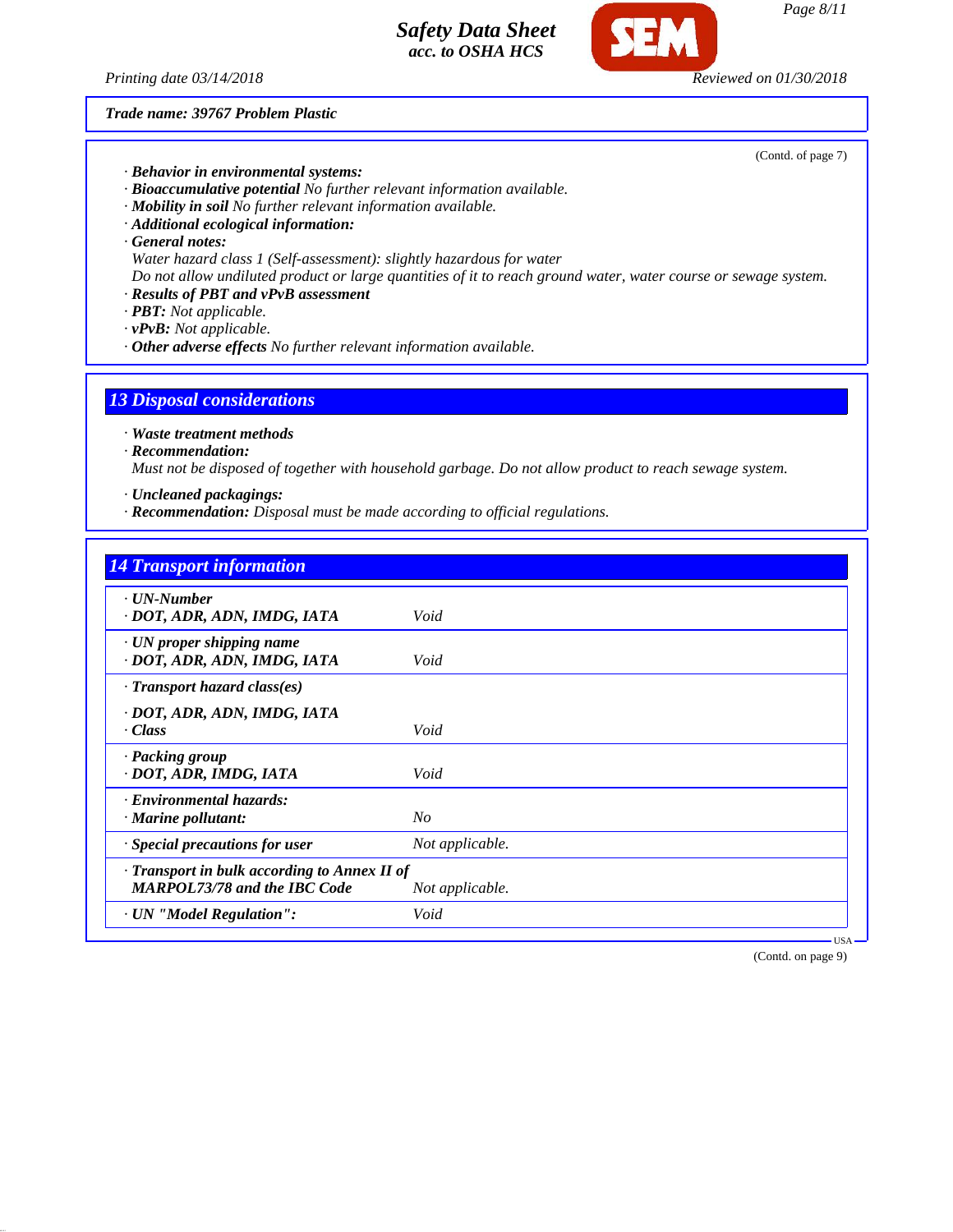

*Printing date 03/14/2018 Reviewed on 01/30/2018*

*Trade name: 39767 Problem Plastic*

(Contd. of page 8)

| $\ast$ | <b>15 Regulatory information</b> |  |  |
|--------|----------------------------------|--|--|
|        |                                  |  |  |

|                        | · Section 355 (extremely hazardous substances):               |  |
|------------------------|---------------------------------------------------------------|--|
|                        | None of the ingredient is listed.                             |  |
|                        | · Section 313 (Specific toxic chemical listings):             |  |
|                        | 68909-14-8 Modified diglycidal ether                          |  |
|                        | 84-74-2 dibutyl phthalate                                     |  |
|                        | $107-21-1$ ethanediol                                         |  |
|                        | $67-56-1$ methanol                                            |  |
|                        | · TSCA (Toxic Substances Control Act):                        |  |
|                        | 66402-68-4 CERAMIC MICROSPHERES                               |  |
|                        | 1317-65-3 GROUND CALCIUM CARBONATE                            |  |
|                        | 25068-38-6 bisphenolA(chloro)oxirane polymer                  |  |
|                        | 28064-14-4 BISPHENOL F EPOXY RESIN                            |  |
|                        | 90-72-2 2,4,6-tris(dimethylaminomethyl)phenol                 |  |
|                        | 13463-67-7 titanium dioxide                                   |  |
|                        | 68909-14-8 Modified diglycidal ether                          |  |
|                        | 84-74-2 dibutyl phthalate                                     |  |
|                        | 17557-23-2 1,3-bis(2,3-epoxypropoxy)-2,2-dimethylpropane      |  |
|                        | 280-57-9 triethylenediamine                                   |  |
|                        | 919-30-2 3-aminopropyltriethoxysilane                         |  |
|                        | 2530-83-8 [3-(2,3-epoxypropoxy)propyl]trimethoxysilane        |  |
|                        | 67762-90-7 FUMED SILICA                                       |  |
|                        | $107-21-1$ ethanediol                                         |  |
|                        | 51274-00-1 YELLOW IRON OXIDE                                  |  |
|                        | $14808 - 60 - 7$ <i>Quartz</i> (SiO2)                         |  |
|                        | $64-17-5$ ethanol                                             |  |
|                        | $67-56-1$ methanol                                            |  |
| 7732-18-5 water        |                                                               |  |
|                        | · TSCA new (21st Century Act) (Substances not listed)         |  |
|                        | 68909-14-8 Modified diglycidal ether                          |  |
| $\cdot$ Proposition 65 |                                                               |  |
|                        | <b>Chemicals known to cause cancer:</b>                       |  |
|                        | 25068-38-6 bisphenolA(chloro) oxirane polymer                 |  |
|                        | 28064-14-4 BISPHENOL F EPOXY RESIN                            |  |
|                        | 13463-67-7 titanium dioxide                                   |  |
|                        | $107-21-1$ ethanediol                                         |  |
|                        | 14808-60-7 Quartz (SiO2)                                      |  |
|                        | · Chemicals known to cause reproductive toxicity for females: |  |
|                        | 84-74-2 dibutyl phthalate                                     |  |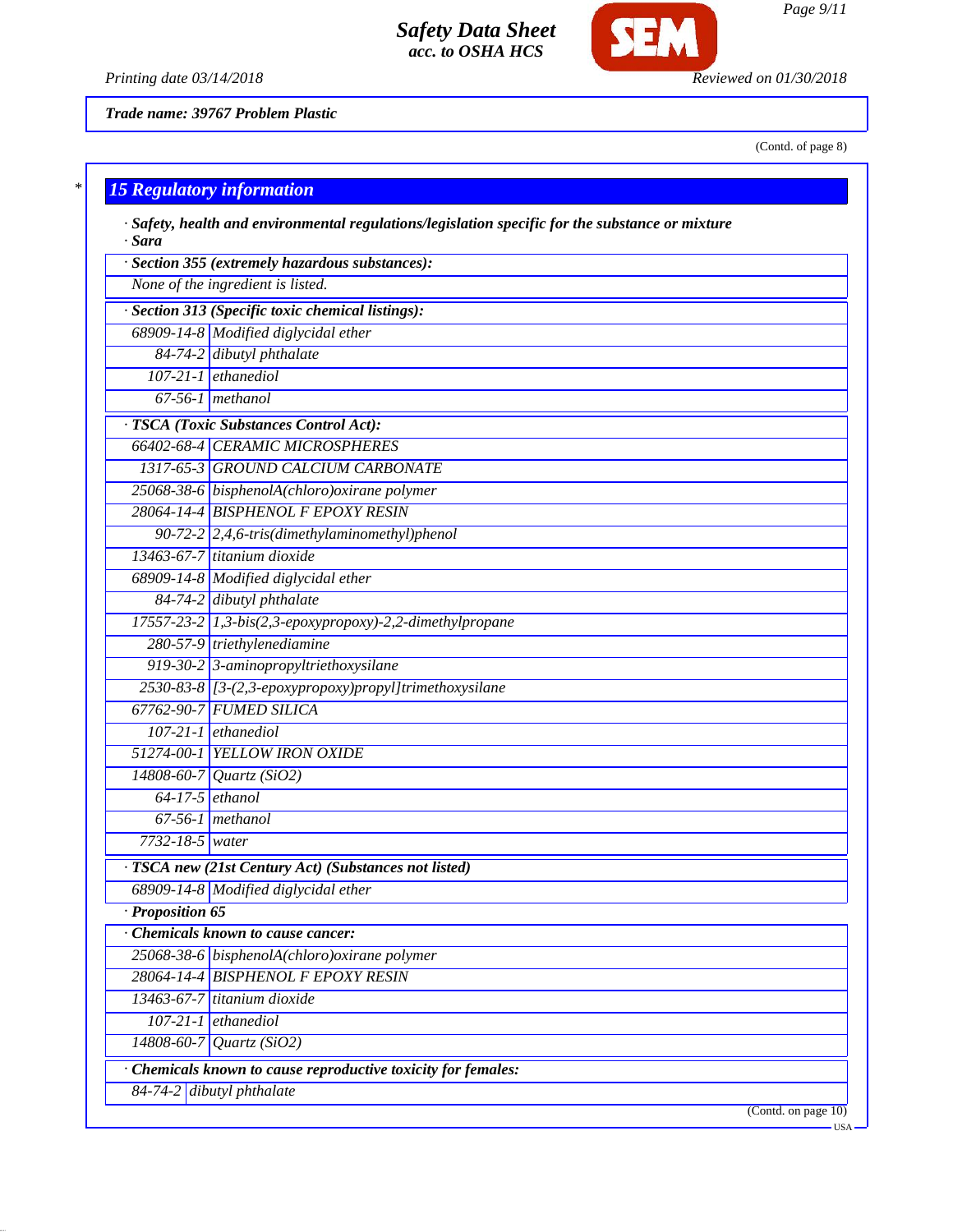

*Printing date 03/14/2018 Reviewed on 01/30/2018*

*Trade name: 39767 Problem Plastic*

|                   |                                                                                                                    | (Contd. of page 9) |
|-------------------|--------------------------------------------------------------------------------------------------------------------|--------------------|
|                   | · Chemicals known to cause reproductive toxicity for males:                                                        |                    |
|                   | $84-74-2$ dibutyl phthalate                                                                                        |                    |
|                   | · Chemicals known to cause developmental toxicity:                                                                 |                    |
|                   | 84-74-2 dibutyl phthalate                                                                                          |                    |
|                   | $107-21-1$ ethanediol                                                                                              |                    |
| $64-17-5$ ethanol |                                                                                                                    |                    |
|                   | $67-56-1$ methanol                                                                                                 |                    |
|                   | · Cancerogenity categories                                                                                         |                    |
|                   | · EPA (Environmental Protection Agency)                                                                            |                    |
|                   | $84-74-2$ dibutyl phthalate                                                                                        | D                  |
|                   | · TLV (Threshold Limit Value established by ACGIH)                                                                 |                    |
|                   | $13463-67-7$ titanium dioxide                                                                                      | A4                 |
|                   | $107-21-1$ ethanediol                                                                                              | A4                 |
|                   | $\sqrt{14808 - 60 - 7}$ Quartz (SiO2)                                                                              | A2                 |
|                   | $64-17-5$ ethanol                                                                                                  | A3                 |
|                   | · NIOSH-Ca (National Institute for Occupational Safety and Health)                                                 |                    |
|                   | $13463-67-7$ titanium dioxide                                                                                      |                    |
|                   | 14808-60-7 Quartz (SiO2)                                                                                           |                    |
|                   | $67-56-1$ methanol                                                                                                 |                    |
|                   | <b>GHS label elements</b> The product is classified and labeled according to the Globally Harmonized System (GHS). |                    |

*· Hazard pictograms*



*· Signal word Warning*

|                              | $\cdot$ Hazard-determining components of labeling:                   |                       |
|------------------------------|----------------------------------------------------------------------|-----------------------|
|                              | bisphenolA(chloro)oxirane polymer                                    |                       |
|                              | 2,4,6-tris(dimethylaminomethyl)phenol                                |                       |
|                              | <b>CERAMIC MICROSPHERES</b>                                          |                       |
|                              | <b>BISPHENOL F EPOXY RESIN</b>                                       |                       |
|                              | 1,3-bis(2,3-epoxypropoxy)-2,2-dimethylpropane                        |                       |
| · Hazard statements          |                                                                      |                       |
| H302 Harmful if swallowed.   |                                                                      |                       |
| H315 Causes skin irritation. |                                                                      |                       |
|                              | H319 Causes serious eye irritation.                                  |                       |
|                              | H317 May cause an allergic skin reaction.                            |                       |
|                              | H335 May cause respiratory irritation.                               |                       |
| · Precautionary statements   |                                                                      |                       |
| <i>P261</i>                  | Avoid breathing dust/fume/gas/mist/vapors/spray                      |                       |
| P <sub>264</sub>             | Wash thoroughly after handling.                                      |                       |
| P <sub>270</sub>             | Do not eat, drink or smoke when using this product.                  |                       |
| P <sub>271</sub>             | Use only outdoors or in a well-ventilated area.                      |                       |
| P <sub>272</sub>             | Contaminated work clothing must not be allowed out of the workplace. |                       |
| P <sub>280</sub>             | Wear protective gloves / eye protection / face protection.           |                       |
|                              |                                                                      | $(0.0001)$ $-0.00001$ |

(Contd. on page 11)  $-<sub>USA</sub>$